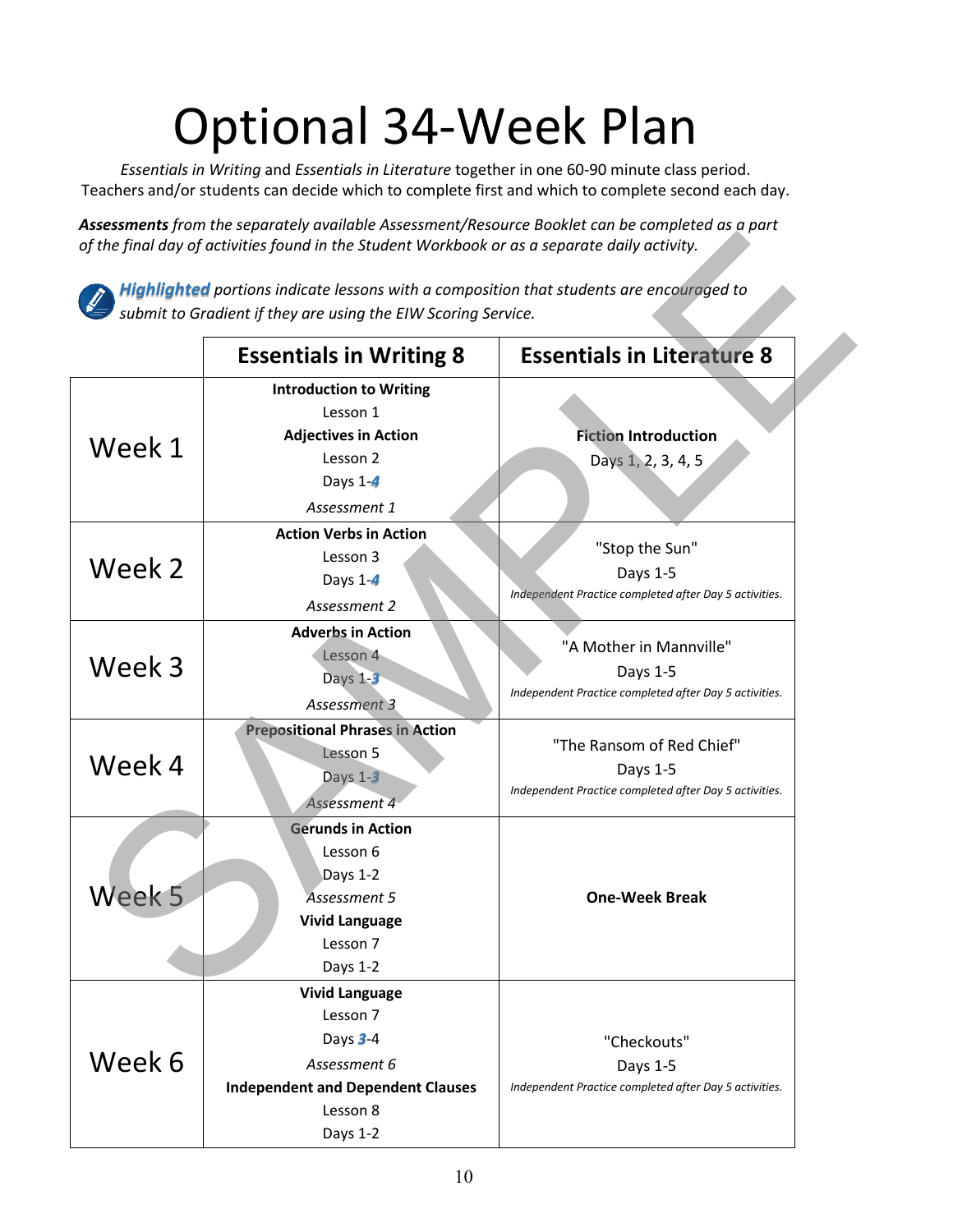| Week 7  | <b>Simple and Compound Sentences</b><br>Lesson 9<br>Days 1-3                                                                                                                 | "Raymond's Run"<br>Days 1-5<br>Independent Practice completed after Day 5 activities.               |
|---------|------------------------------------------------------------------------------------------------------------------------------------------------------------------------------|-----------------------------------------------------------------------------------------------------|
| Week 8  | <b>Compound Sentences and Avoiding</b><br><b>Sentence Errors</b><br>Lesson 10<br>Days 1-3<br>Assessment 7                                                                    | "The Treasure of Lemon Brown"<br>Days 1-5<br>Independent Practice completed after Day 5 activities. |
| Week 9  | <b>Complex Sentences</b><br>Lesson 11<br>Days 1-3<br><b>Complex Sentences and Avoiding</b><br><b>Sentence Errors</b><br>Lesson 12<br>Days 1-2<br>Assessment 8                | <b>Fiction Summative Assessment</b><br><b>Break</b>                                                 |
| Week 10 | <b>Compound-Complex Sentences</b><br>Lesson 13<br>Days 1-2<br><b>Compound-Complex Sentences and</b><br><b>Avoiding Sentence Errors</b><br>Lesson 14<br>Day 1<br>Assessment 9 | <b>Nonfiction Introduction</b><br>Days 1-2                                                          |
| Week 11 | <b>Varied Sentences in a Composition</b><br>Lesson 15<br>Days $1-\overline{5}$                                                                                               | "Louisa's Civil War"<br>Days 1-5<br>Independent Practice completed after Day 5 activities.          |
| Week 12 | <b>Varied Sentences in a Composition</b><br>Days $6-7$<br><b>Using Appositives</b><br>Lesson 16<br>Days 1-2<br>Assessment 10                                                 | "Roughing It"<br>Days 1-5<br>Independent Practice completed after Day 5 activities.                 |
| Week 13 | <b>Using Transitions</b><br>Lesson 17<br>Days 1-3<br>Assessment 11                                                                                                           | "Ten Top Touring Areas"<br>Days 1-5                                                                 |
| Week 14 | <b>Pronouns and Antecedents</b><br>Lesson 18<br>Days 1-3<br>Assessment 12                                                                                                    | <b>One-Week Break</b>                                                                               |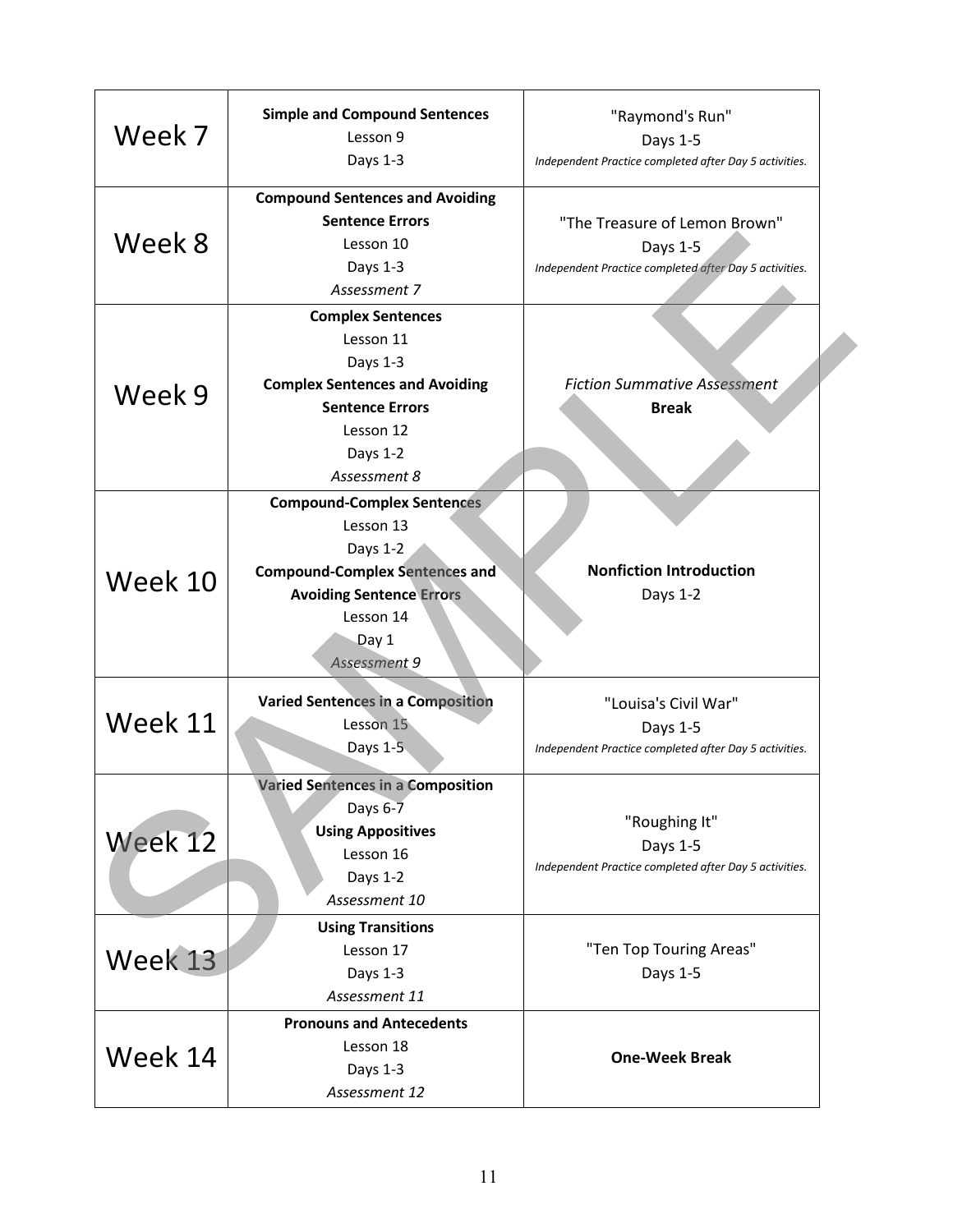| Week 15 | <b>Subject/Verb Agreement</b><br>Lesson 19<br>Days 1-3<br>Don't/Doesn't Problem<br>Lesson 20<br>Days 1-3<br>Assessment 13                                              | "Virginia Hamilton"<br>Days 1-5                                                                                     |
|---------|------------------------------------------------------------------------------------------------------------------------------------------------------------------------|---------------------------------------------------------------------------------------------------------------------|
| Week 16 | Homophones<br>Lesson 21<br>Days 1-3<br>Assessment 14<br><b>Unclear Subject Problem</b><br>Lesson 22<br>Days 1-3<br>Assessment 15                                       | "The Jews Are to Blame!"<br>Days 1-5                                                                                |
| Week 17 | Paraphrasing<br>Lesson 23<br>Days 1-2<br><b>Writing a Summary</b><br>Lesson 24<br>Days 1-2<br>Assessment 16                                                            | <b>Nonfiction Summative Assessment</b><br><b>Midterm Break</b>                                                      |
| Week 18 | Unit One Comprehensive Assessment<br><b>The Writing Process</b><br>Lesson 25<br><b>Paragraph Overview</b><br>Lesson 26                                                 | <b>Novel</b><br>Night<br>Days 1-5                                                                                   |
| Week 19 | <b>Expository Paragraph</b><br>Lesson 27<br>Lesson 28<br><b>Lesson 29</b><br><b>Persuasive Paragraph</b><br>Lesson 30<br>Lesson 31                                     | Section One<br>Days 6-9<br>[Students can take 1-2 days to read assigned<br>chapters and complete Day 6 activity]    |
| Week 20 | <b>Persuasive Paragraph</b><br><b>Lesson 32</b><br><b>Descriptive Paragraph</b><br>Lesson 33<br>Lesson 34<br><b>Lesson 35</b><br><b>Compare Paragraph</b><br>Lesson 36 | Section Two<br>Days 10-13<br>[Students can take 1-2 days to read assigned<br>chapters and complete Day 10 activity] |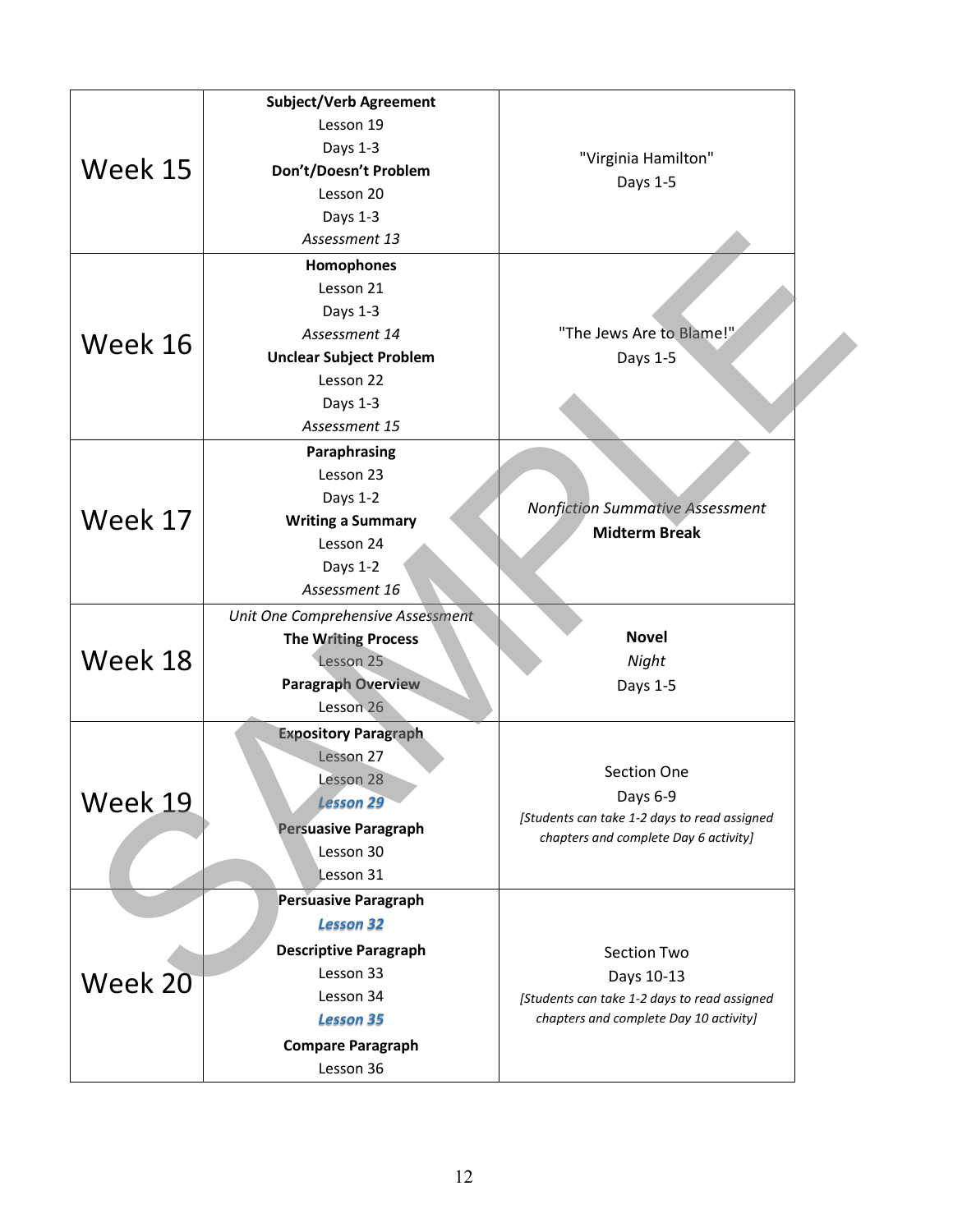| Week 21 | <b>Compare Paragraph</b>                |                                              |
|---------|-----------------------------------------|----------------------------------------------|
|         | Lesson 37                               |                                              |
|         | <b>Lesson 38</b>                        | <b>Section Three</b>                         |
|         | <b>Contrast Paragraph</b>               | Days 14-16                                   |
|         | Lesson 39                               | [Students can take 1-3 days to read assigned |
|         | <b>Lesson 40</b>                        | chapters and complete Day 14 activity]       |
|         | Assessment 17                           |                                              |
|         | <b>Narrative</b>                        |                                              |
|         | Lesson 41                               | <b>Section Four</b>                          |
| Week 22 | Lesson 42                               | Days 17-19                                   |
|         | Days 1-2                                | [Students can take 1-3 days to read assigned |
|         | Lesson 43                               | chapters and complete Day 17 activity]       |
|         | Lesson 44                               |                                              |
|         | <b>Narrative</b>                        |                                              |
| Week 23 | Lesson 45                               |                                              |
|         | Lesson 46                               | <b>Section Five</b>                          |
|         | Lesson 47                               | Days 20-23                                   |
|         | Lesson 48                               | [Students can take 1-2 days to read assigned |
|         | <b>Lesson 49</b>                        | chapters and complete Day 20 activity]       |
|         | Assessment 18                           |                                              |
|         | <b>Expository Essay</b>                 |                                              |
|         | Lesson 50                               |                                              |
| Week 24 | Lesson 51                               |                                              |
|         | Lesson 52                               | <b>Novel Summative Assessment</b>            |
|         | Lesson 53                               |                                              |
|         | Lesson 54                               |                                              |
|         | <b>Expository Essay</b>                 |                                              |
|         | Lesson 55                               |                                              |
| Week 25 | Lesson 56                               | <b>Novel Culminating Activity</b>            |
|         | Lesson 57                               |                                              |
|         | Lesson 58                               |                                              |
|         | <b>Lesson 59</b>                        |                                              |
|         | Assessment 19                           |                                              |
|         | <b>Compare/Contrast Business Letter</b> |                                              |
|         | Lesson 60                               |                                              |
| Week 26 | Lesson 61                               | <b>One-Week Break</b>                        |
|         | Lesson 62                               |                                              |
|         | Lesson 63                               |                                              |
|         | Lesson 64                               |                                              |